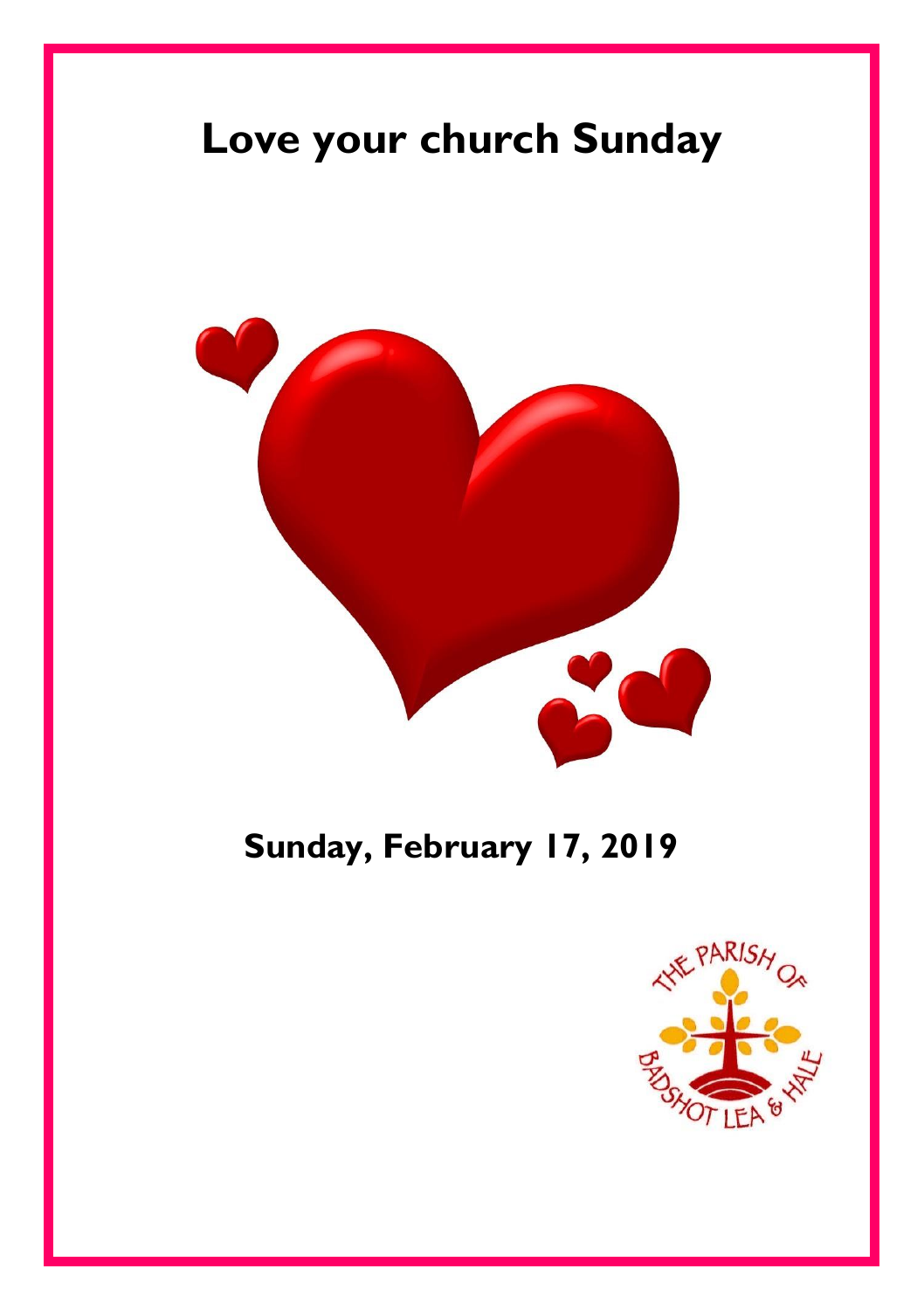# **www.badshotleaandhale.org**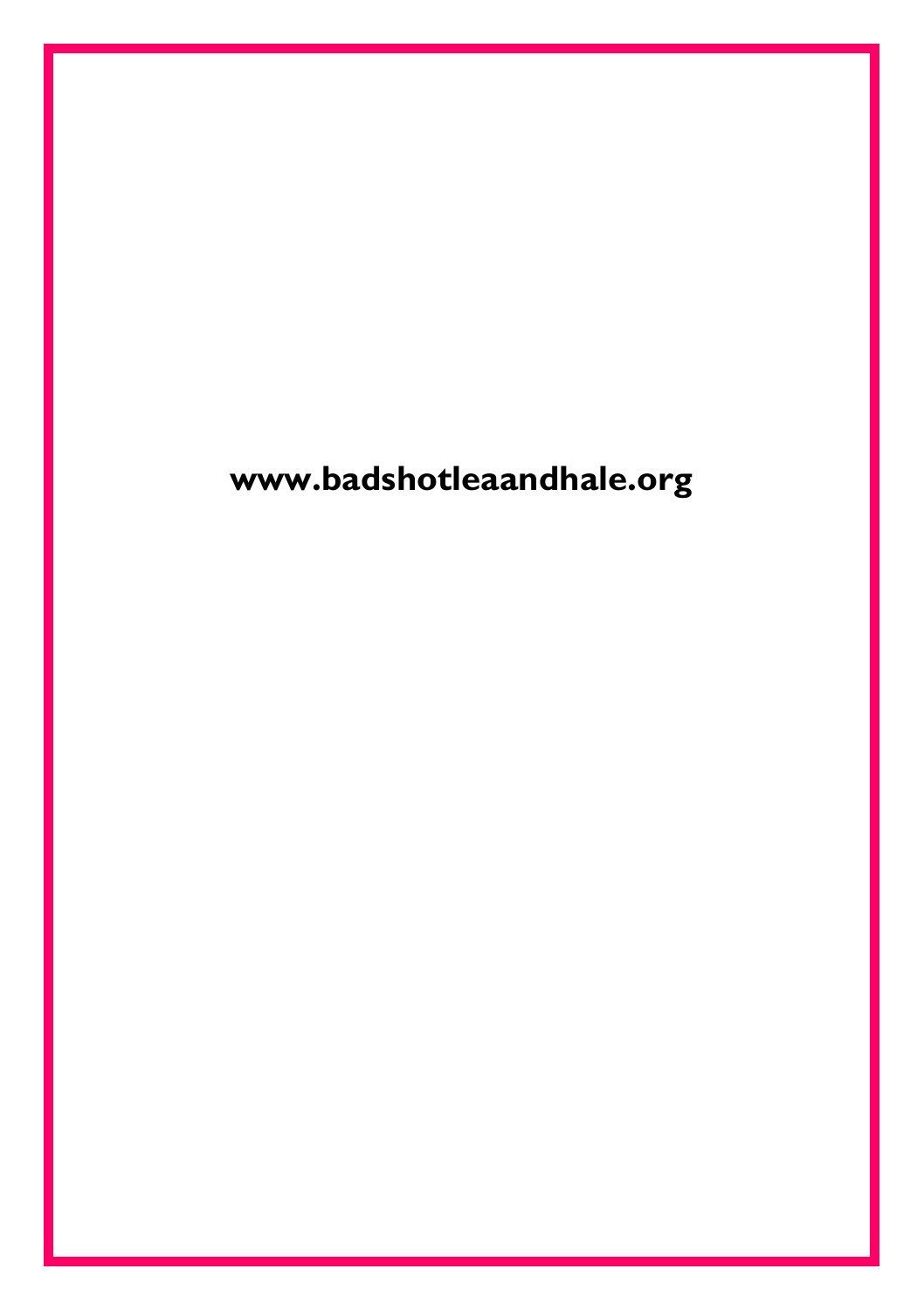# **Loving our church**

Today is 'Love your church Sunday' and it is a joyful celebration of our life together as church. We are being careful to try to contact everyone who is part of the church in this place – including you!

Church is so important to us:

- it provides us with a place of spiritual connection, prayer, worship and learning.
- it provides us with a place of community, a spiritual family.
- together we are the body of Christ, serving the world.

We are together a church, and each one of us makes such a difference. In this pack are ideas as to how we can love our church.

Here are some ideas:

- Make the most of the things that are happening to get to know people and create community
- Use your passions and skills to add to the life of the church
- Become a member by being on the electoral roll
- Take discipleship seriously keep learning and growing in faith
- Give financially to the life and work of the church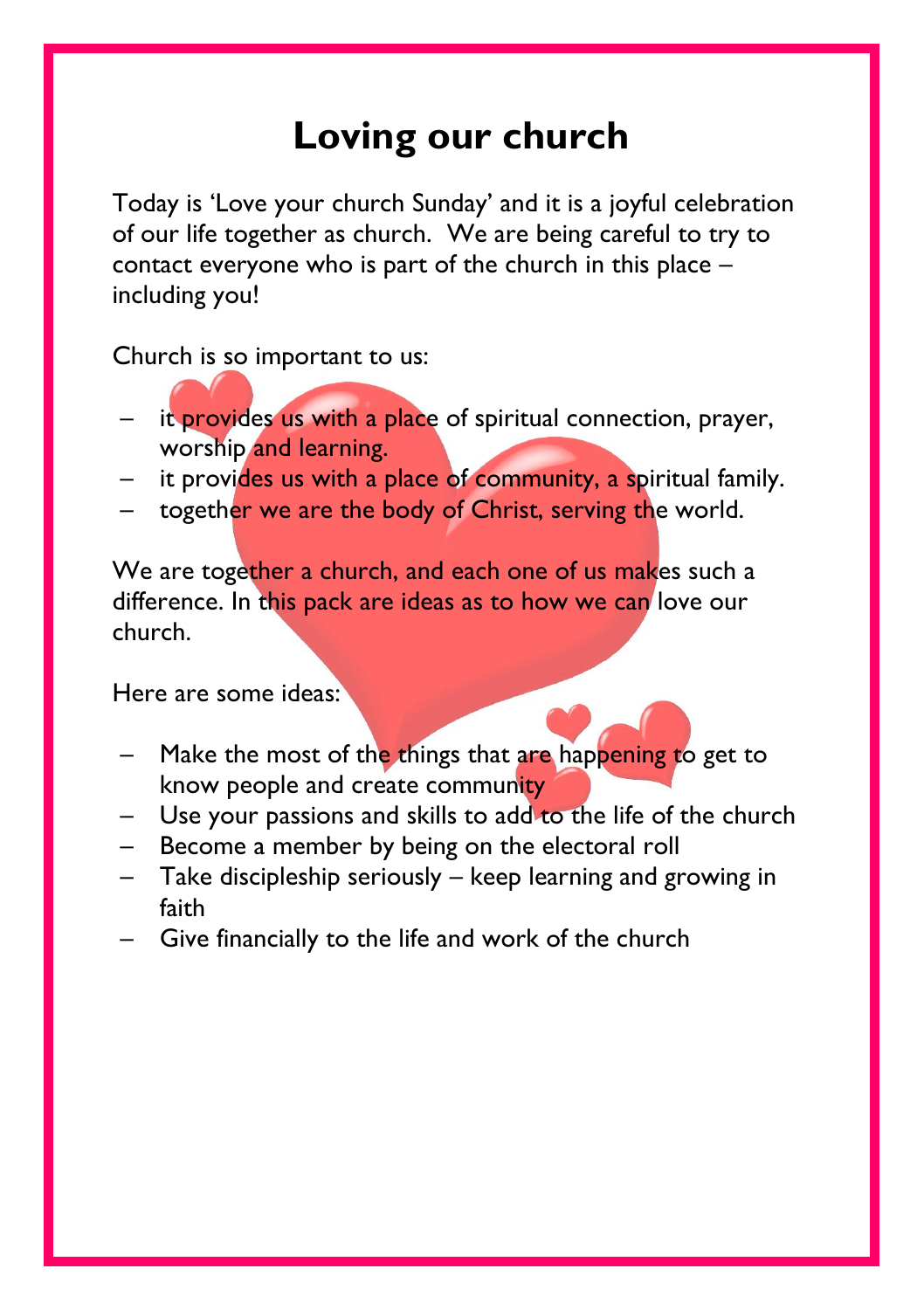### **Things that happen at St Mark's**

#### **Services:**

**Sunday Service** at 11am (very informal)

**Friday Service** at noon

**Other events throughout the week:**

**Toddlers** on Tuesday mornings 9:30-11am

**Adventurers** (activities for 7-11s) on Tuesday evenings 5:30-7pm

**Foodbank** on Wednesday mornings 11am-1pm

**Kids with…** (support group for the families of children with additional needs) on the second Wednesday of the month 9:30-11:30am

**Bible Study** on Thursday mornings 9:15-10am

**Coffee Drop-In** on Thursday mornings 10:30am-noon – homemade cakes and coffee

**Flower Arranging** on Thursday mornings from 10:30am

**Art** on the first Thursday of the month 10:30am-noon – all the materials are provided

**Sing and Socialise** (informal singing group) on the last Thursday of the month 6-7:15pm

**Breathing Space** (to meet and pray with others) on the 2<sup>nd</sup> Friday of the month 9:15-10:30am

**ADHD Parenting Course** – Meets for three courses per year on Friday mornings

**Table Tennis** (and other games and jigsaws) for all ages and abilities, usually on the first and third Fridays of the month 7-9pm

**Good Friday Craft Morning** 9:30-11am each year

**Art Exhibitions and arty events** occasionally through the year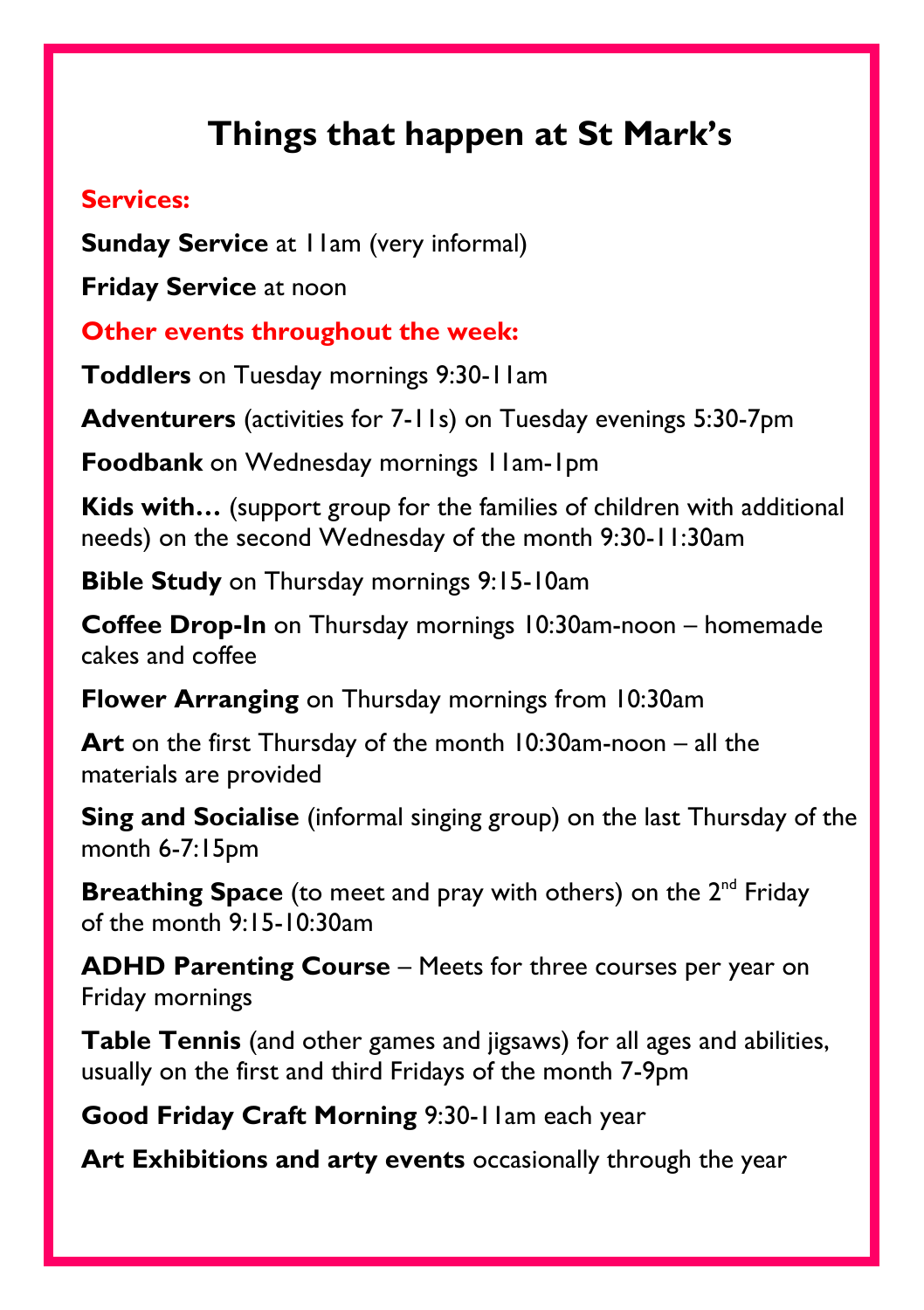### **Things that happen at St George's**

#### **Services:**

**Sunday Communion Service at 10am** 

**Informal Sunday Service** at 11:30am

**Said Evensong** (Book of Common Prayer) – last Sunday of the month at 5pm

**Other events throughout the week:**

**Little Bees** (Toddler Group) on Mondays at 10am-noon

**Open the Book Practice** (to do assemblies in schools on Tuesdays and Wednesdays) on Mondays 11:30am-12:30pm every other week

**Bible Study** on Tuesdays 7:30pm

**Connections** (a group for ages 50+) on Tuesdays 10-11:30am every other week

**St George's Choir Practice** on Wednesdays 6pm every other week

**Occasional events** such as the Barn Dance, Beetle Drive, Fête, Quiz Night, Christmas Fayre, and Harvest Supper

**Gardening Parties** to keep our church garden beautiful

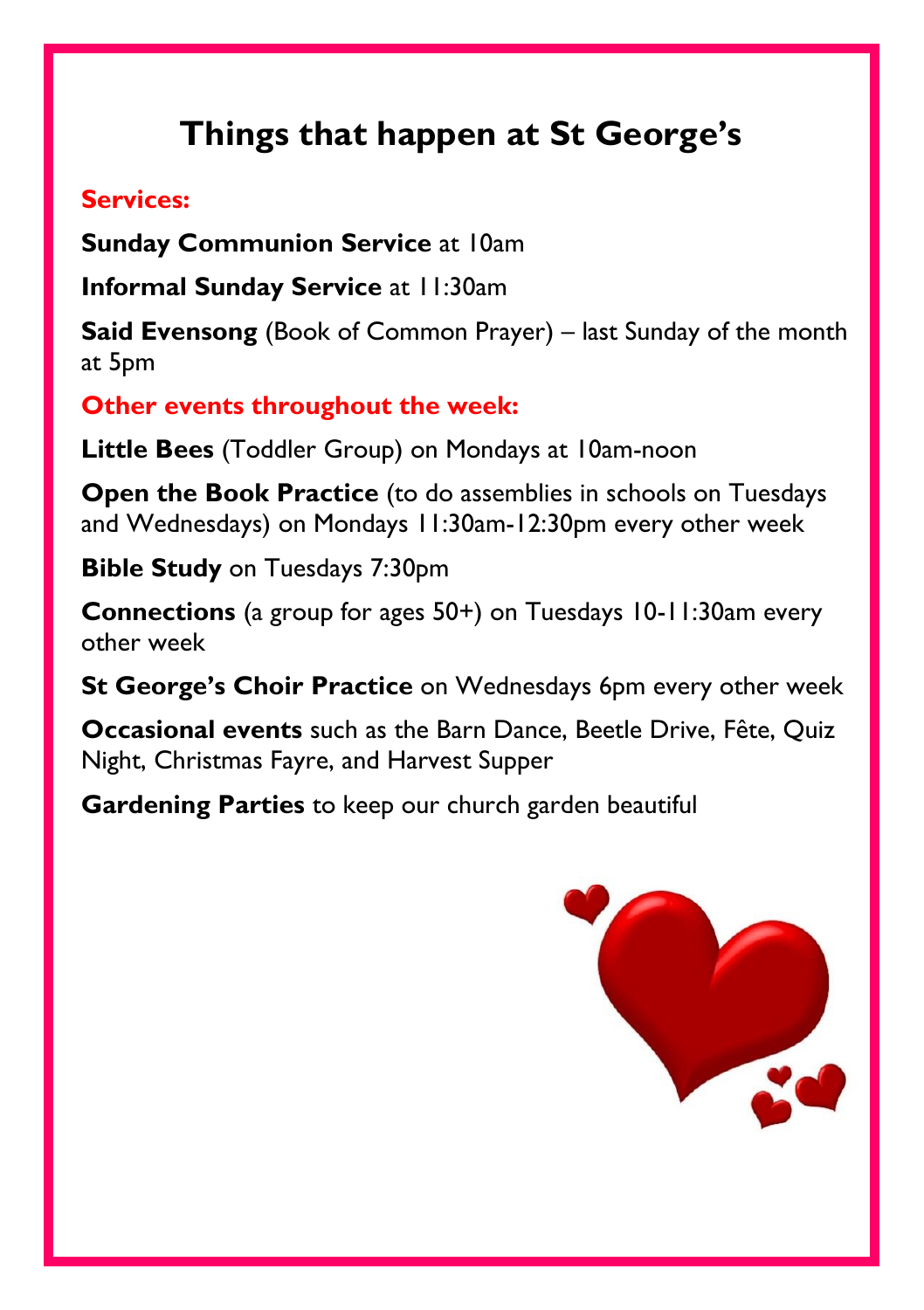### **Things that happen at St John's**

#### **Services:**

**Sunday Communion Service** at 9:30am

**Informal Sunday Service** at 11:30am on the first Sundays of the month

**Taizé Service** on the first Sunday of the month 6pm

**Other events throughout the week:**

**Choir Practice** on Mondays 7:30-9pm - in a member's house

**Mindfulness** on the first Monday of the month 9:30-10:30am – completely free

**Morning Prayer** on Tuesdays 9:15-10:15am

**Corner Chat** – drop in for a cuppa and a chat anytime between 10- 11:30am every other Tuesday

**Cleaning team** - meets the first Friday of the month

**There is a team of people to look after the churchyard**

**This year there will be lots of events to celebrate the 175th anniversary of the church! Keep a look out for news.**

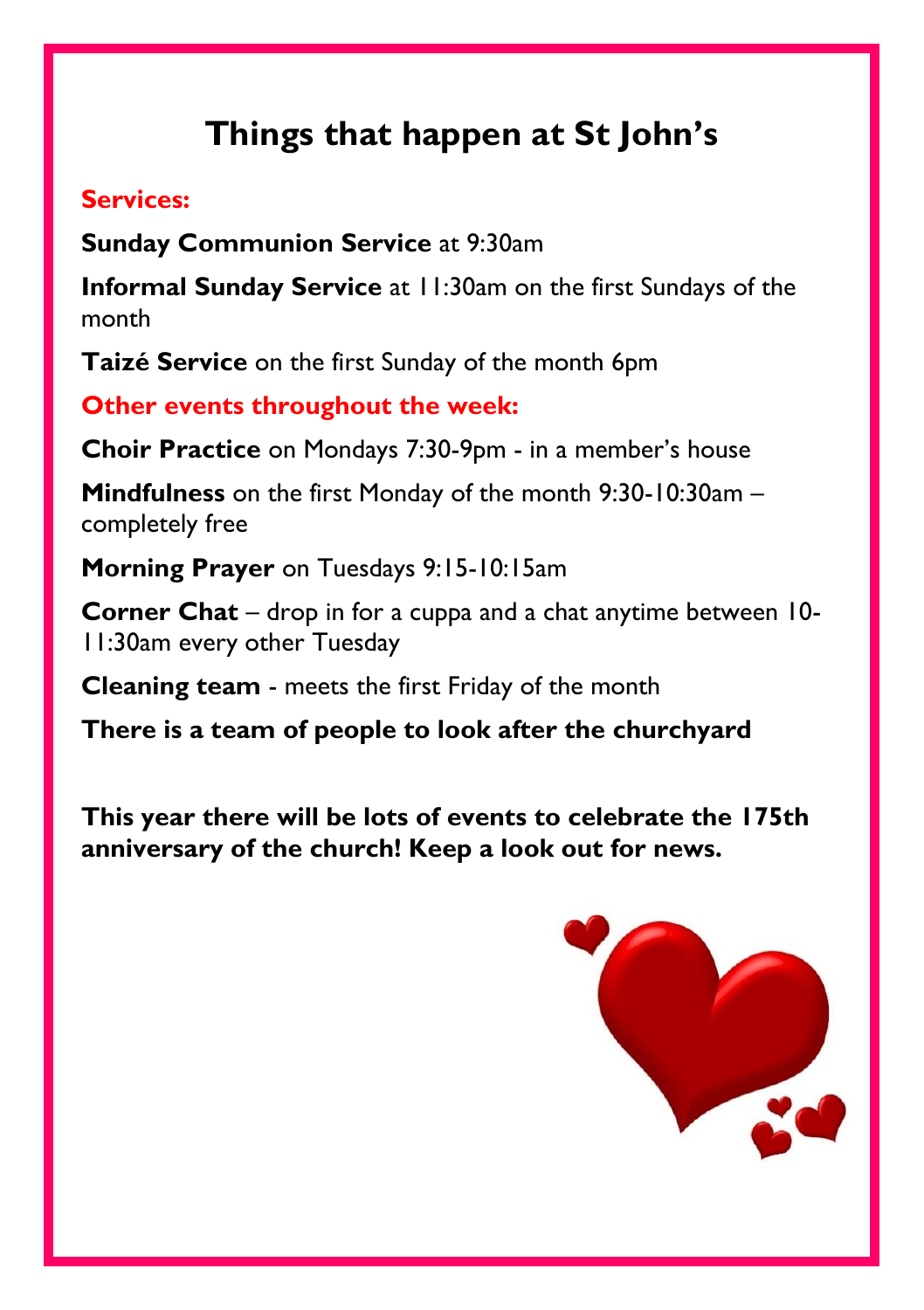### **Things that happen elsewhere**

**Lent Groups** – sign up now. Contact Hannah for details: revd.hannah@badshotleaandhale.org

**Beyond Belief** – a book group where we choose a spiritual book to read and discuss. Normally a Monday evening

**START and Moving On!** Courses – find out more about faith and ask any question you like. Normally a Thursday evening

**Bible Study** – once a month on a Friday at 3pm

**Confirmation Classes** – for adults and children

**Baptism Preparation** and people who act as Baptism Links for each church

**Wedding Preparation and Wedding Links**

**Bereavement Visiting**

**Pastoral Visiting**

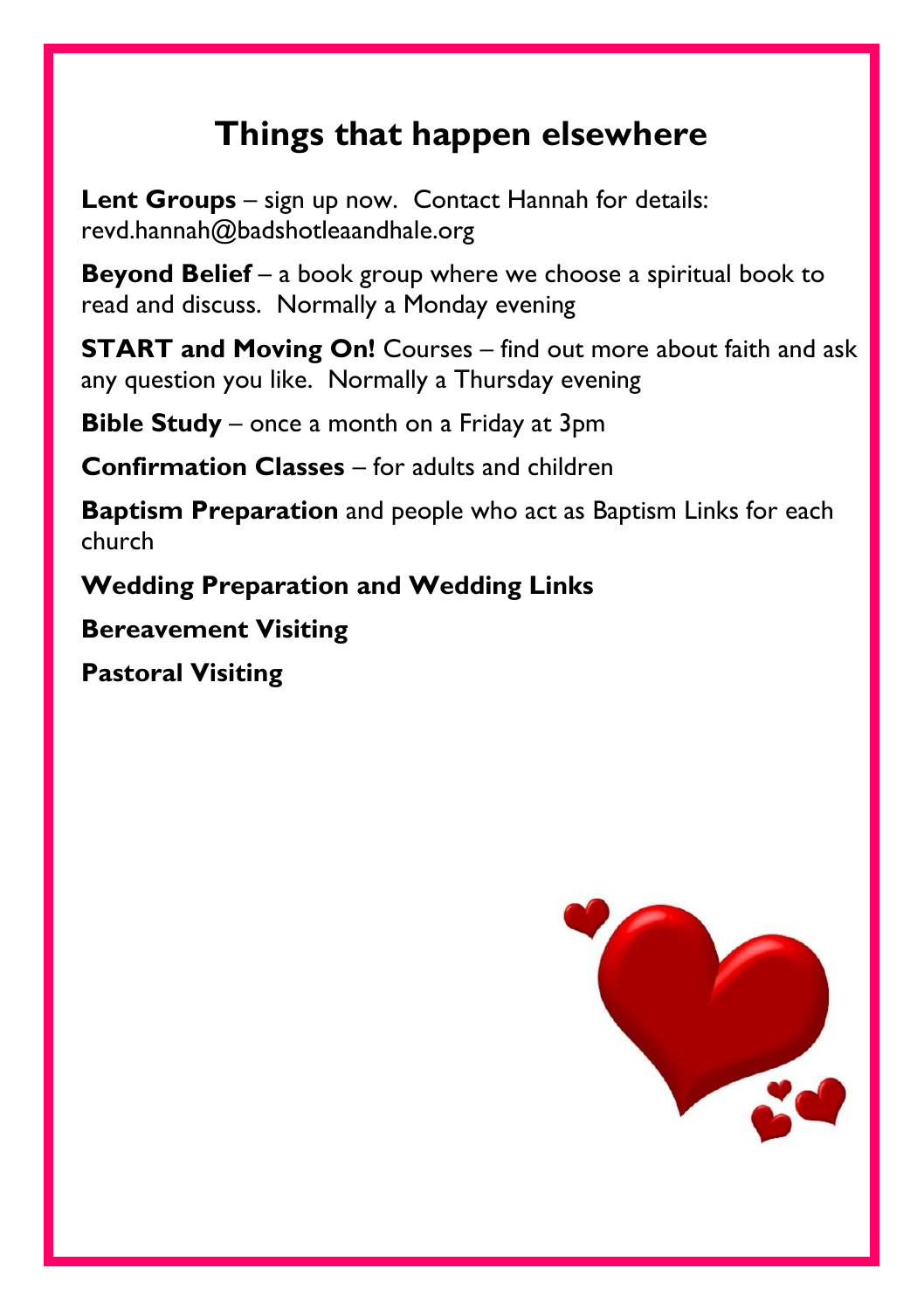### **Giving to the life of the church**

#### **We really need your help.**

Below are the finances.

| <b>Our Expenditure:</b>                                                         |          |
|---------------------------------------------------------------------------------|----------|
| Parish Share (pays for clergy stipend, housing,<br>training and diocesan staff) | £71,000  |
| Building repairs and improvements                                               | £8.0     |
| Running the church                                                              |          |
| <b>Total Expenditure</b>                                                        | £124,000 |
| <b>Our Income:</b>                                                              |          |
| Giving                                                                          |          |
| Other Income                                                                    |          |
| <b>Total Income</b>                                                             |          |

In broad terms, it costs  $£15,000$  a year to run each church; this includes utilities, insurance, minor repairs, cleaning, organists, office costs, clergy expenses etc.

The general fund deficit is currently running at £25,000. Following the stewardship campaign at the end of 2018 we saw an increase in giving, which we hope will close this gap in 2019.

The church needs long-term support. Please sign up and help. If you can, please give through the Parish Giving Scheme (not through cash in the plate or Standing Order) – it makes such a difference to us in terms of administration.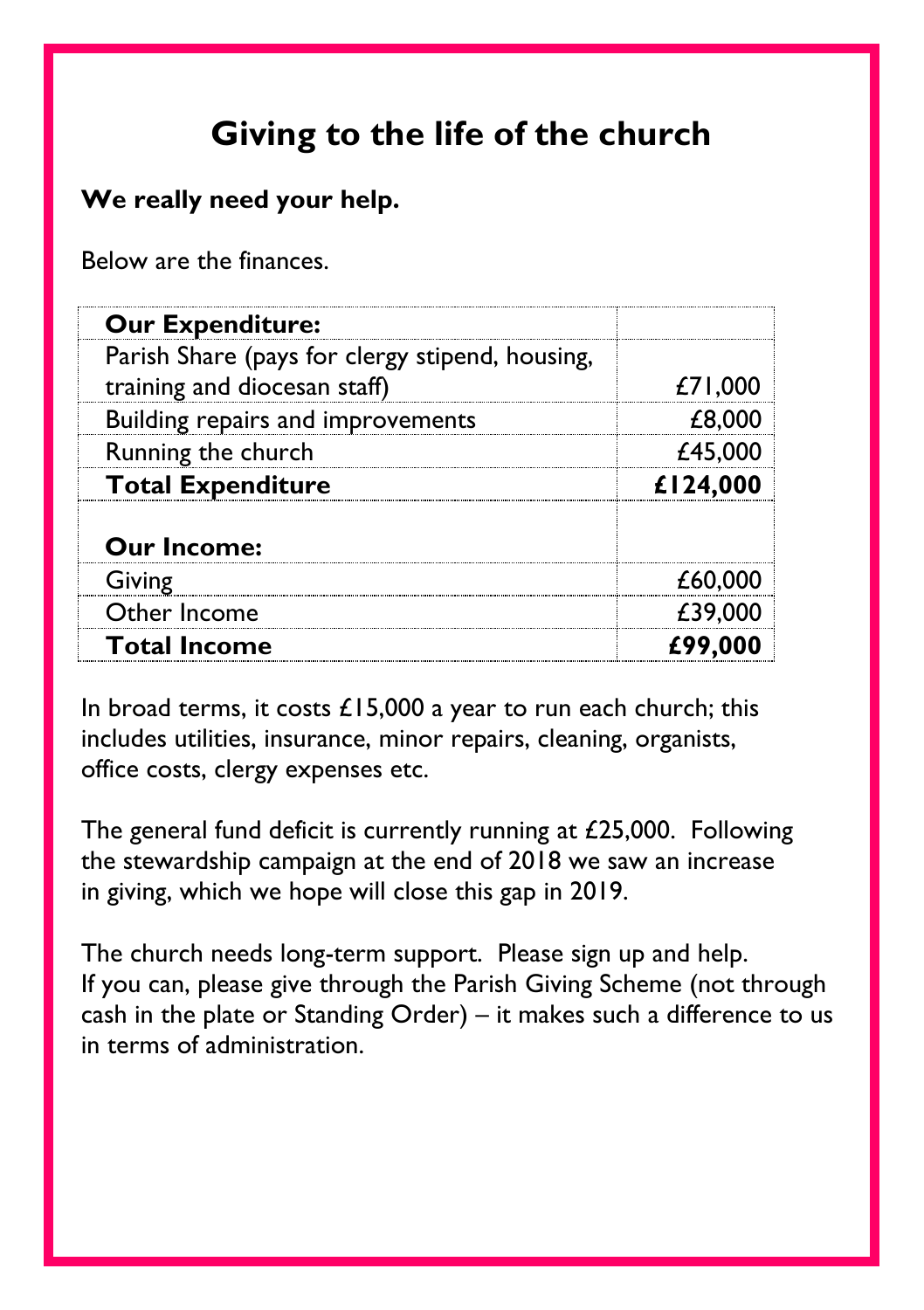### **The Parish Giving Scheme (PGS)**

The Parish Giving Scheme (PGS) provides a simple and effective way to donate to the parish of your choice. Even though the donations are made to the PGS, *donations are restricted to the parish chosen by the donor (eg Badshot Lea and Hale) and cannot be used anywhere else.*

Donations can be made on a monthly, quarterly or annual basis. Unlike other direct-debit schemes, *the PGS will not change the amount debited without the express instructions of the donor.* Also, church treasurers and stewardship officers do not have the authority to decrease or increase the amount donated.

To change the amount donated, or update personal details, the donor must contact the PGS at: PGS Office, Church House, College Green, GLOUCESTER, GL1 2LY. Tel: 01452 835595; email: [info@parishgivingscheme.org.uk](mailto:info@parishgivingscheme.org.uk)

PGS forms can be found at the back of the church. Completion of the form is straightforward, but in the event of any queries (or if we should run out), please contact the Stewardship Officer lacquie Munroe.

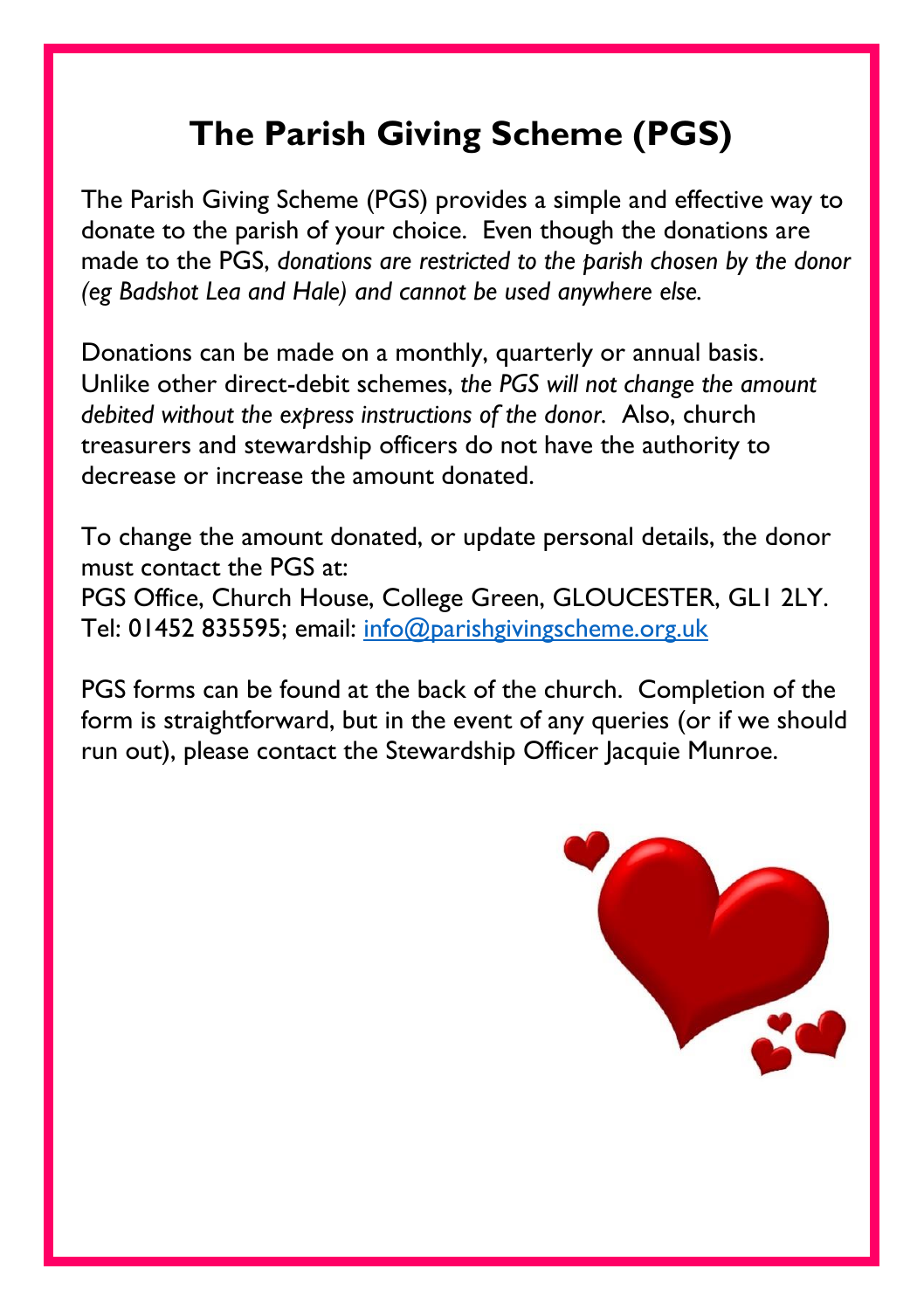### **Sustainability of the parish**

There are two issues that threaten the sustainability of the parish. One is the finances; we cannot run a deficit budget forever. The other is the number of stipendiary (paid) clergy that we have. At the moment, Alan and Lesley both work full time for one stipend. After they move (which won't be for a number of years!) they will be replaced by one clergyperson; this threatens the pattern of services and ministry that we currently have.

The ideal would be to find a way of improving our finances so that we can pay our bills and have an additional stipendiary clergyperson; they could be housed in the vicarage adjacent to St George's Church. It would cost an additional £55,000 in Parish Share to fund this.

If we add the £55k to the £25k deficit, we need an additional  $£80k$ per year. This can come partly from giving, but a larger project is also required. The PCC is looking at ways that we can use St John's (our least-used building) to serve the community thereby resolving some of our financial issues. It is a big project, thus we need it to be genuinely a parish endeavour, not one that only the St John's members work on.

To kick-start this project, we want to find out the needs of the community from as many people as possible. Please fill in the survey either online at [https://badshotleaandhale.org/2019/01/11/have-your](https://badshotleaandhale.org/2019/01/11/have-your-say-on-the-future-of-st-johns/)[say-on-the-future-of-st-johns/](https://badshotleaandhale.org/2019/01/11/have-your-say-on-the-future-of-st-johns/)

or in the February magazine, or included here with this leaflet.

Please do think whether you have any contacts with charities, organisations, businesses or people we could link with.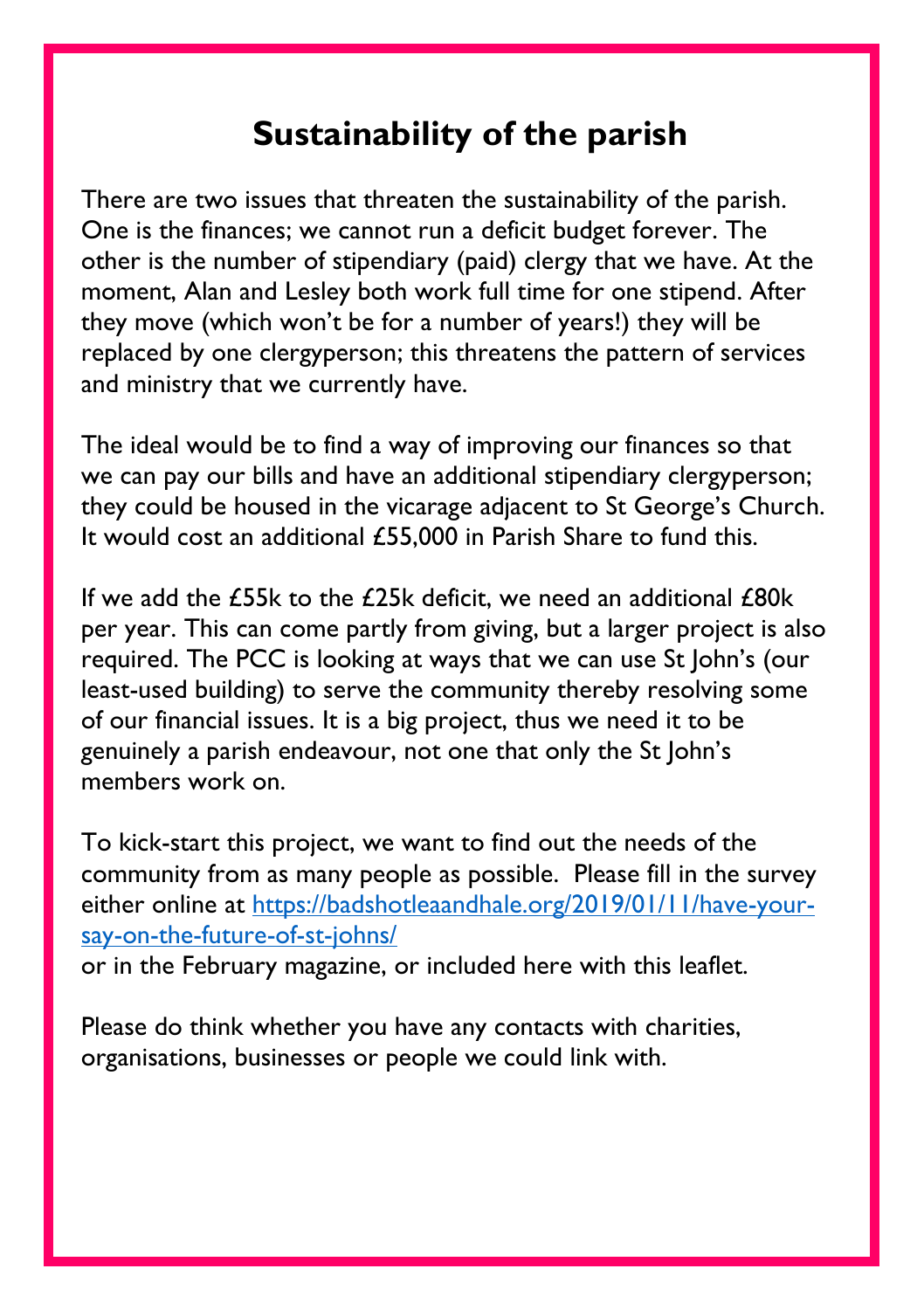We are also going to link with as many people and organisations as we can in the community through the 175<sup>th</sup> Anniversary celebrations, again to find out what the community needs are. These are the events that are planned at St John's so far:

### **St John's 175th Anniversary**

| May 18 <sup>th</sup> and 19th              | Flower Festival during the day                      |
|--------------------------------------------|-----------------------------------------------------|
| June 5th at 7:30pm                         | Talk from Christopher Herbert on 'Art,              |
|                                            | Architecture and Christianity in Victorian          |
|                                            | England'                                            |
| June $22^{\text{nd}}$ and $23^{\text{rd}}$ | Art and Craft Exhibition during the day             |
| <b>July 20th 12-2pm</b>                    | BIG Party entitled 'Music in the Churchyard'        |
| Aug 3rd                                    | Afternoon Tea 'Singing and Reminiscing'             |
| <b>TBA</b>                                 | <b>History Pageant</b>                              |
| <b>TBA</b>                                 | Event on modern slavery                             |
| Nov 24 <sup>th</sup> at 9:30am             | Celebration service with the Bishop of<br>Guildford |

If you know anyone who might to take part in these, please let Lesley Crawley know.